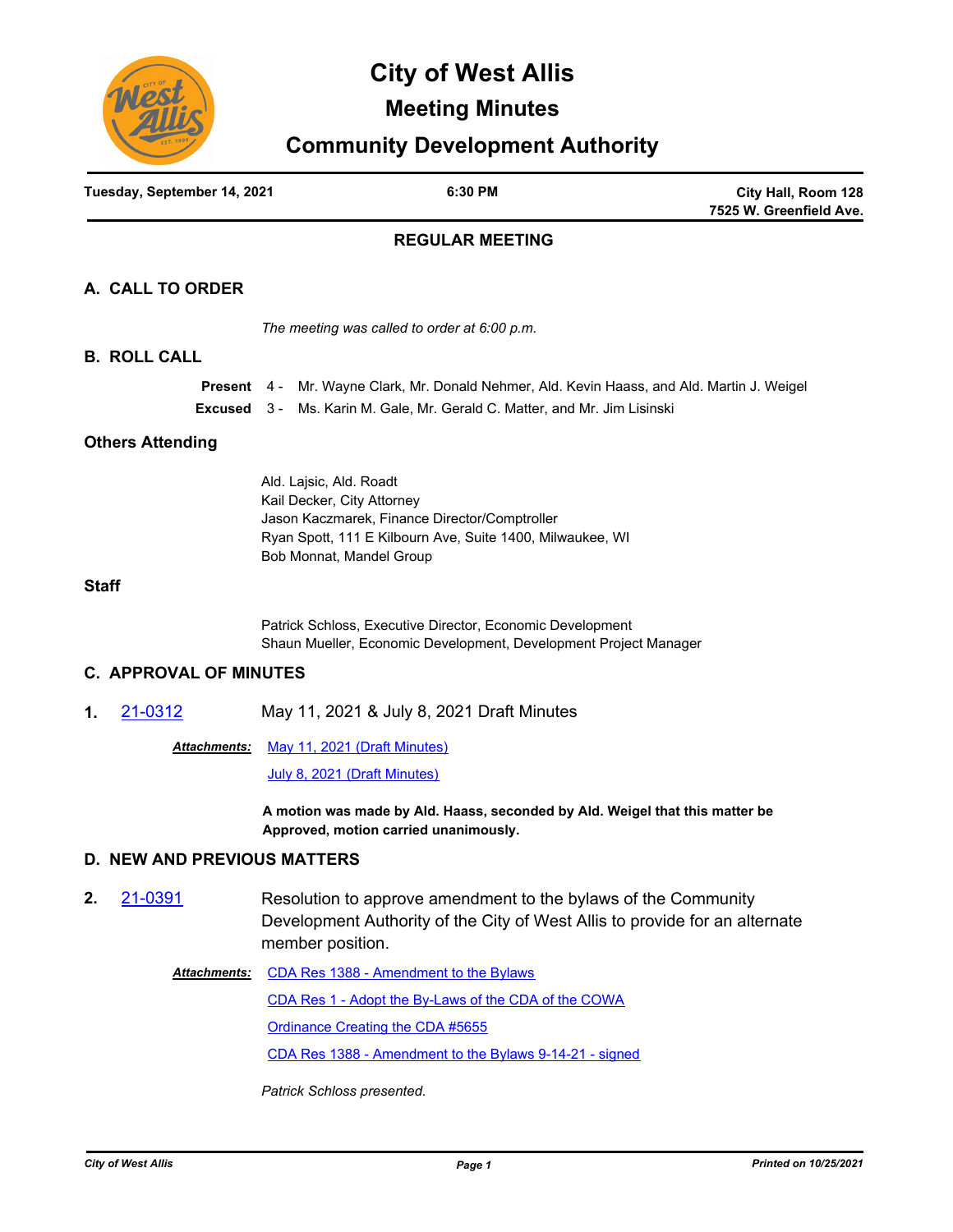**Ald. Weigel moved, seconded by Ald. Haass, that this matter was Approved., motion carried by the following vote:**

- **Aye:** 3 Mr. Clark, Ald. Haass, and Ald. Weigel
- **No:** 1 Mr. Nehmer
- **3.** [21-0392](http://westalliswi.legistar.com/gateway.aspx?m=l&id=/matter.aspx?key=27525) Discussion relative to the Allis Yards Development within the S. 70th St. and W. Washington St. - TIF Number Sixteen.

*This item was discussed in closed session.*

#### **This matter was Discussed.**

- **4.** [21-0393](http://westalliswi.legistar.com/gateway.aspx?m=l&id=/matter.aspx?key=27526) Resolution to approve an Amendment Number 4 between West Quarter between West Quarter West, LLC ("WQW") and West Quarter East, LLC ("WQE", and collectively with WQW, the "Developer"), and the Community Development Authority of the City of West Allis.
	- [CDA Res 1389- Cobalt 4th Amendment to the Development](http://westalliswi.legistar.com/gateway.aspx?M=F&ID=b4d2ee6e-3bc6-412d-8825-2866e8cee507.pdf)  Agreement *Attachments:*

[Fourth Amendment to Development Agreement](http://westalliswi.legistar.com/gateway.aspx?M=F&ID=5396e724-eaf2-454c-98a0-c2347b0cb4ea.pdf)

[WSB - Allis Yards - Development Agreement Estoppel and Waiver](http://westalliswi.legistar.com/gateway.aspx?M=F&ID=dcf3b509-bb9f-4639-a992-fd55f666878c.pdf)

[R-2019-0761 Signed Special Assessment Signed Agreement](http://westalliswi.legistar.com/gateway.aspx?M=F&ID=ae2dc79c-359f-45ad-b0f5-98c88274d4b1.pdf)  (1-17-20)

[Res\\_R-2021-0577 - SIGNED](http://westalliswi.legistar.com/gateway.aspx?M=F&ID=e8210ed2-6d41-4285-94de-f51cf851d711.pdf)

[1389-CDA- Cobalt - 4th Amendment to the Development Agreement](http://westalliswi.legistar.com/gateway.aspx?M=F&ID=0c59a3f5-1deb-4690-b387-09dcff4ef18a.pdf)  (9-14-21) -signed [Fourth Amendment to Development Agreement Allis Yards FULLY](http://westalliswi.legistar.com/gateway.aspx?M=F&ID=6acdf9af-288e-4ce2-8241-df15f96703a2.pdf)  EXECUTED 9-27-21

*Patrick Schloss presented.*

*Discussion ensued with questions being addressed by Patrick Schloss and Attorney Decker.*

**A motion was made by Ald. Haass, seconded by Ald. Weigel that this matter be Approved, motion carried unanimously.**

**5.** [21-0394](http://westalliswi.legistar.com/gateway.aspx?m=l&id=/matter.aspx?key=27527) Discussion regarding the Mandel Group proposed Phase II of The Market development (South of National Avenue "SONA").

*Patrick Schloss presented.*

*Bob Monnat provided an update on the project and market rates.*

*Discussion ensued with questions being answered by staff.*

**This matter was Discussed on a Block Vote.**

#### **Passed The Block Vote**

**A motion was made by Ald. Weigel, seconded by Ald. Haass, to approve all the actions on items 5 & 6 on a Block Vote.The motion carried unanimously.**

**6.** [21-0395](http://westalliswi.legistar.com/gateway.aspx?m=l&id=/matter.aspx?key=27528) Resolution to approve an access agreement between the Authority and Mandel Group for the Phase II of The Market development (South of National Avenue "SONA").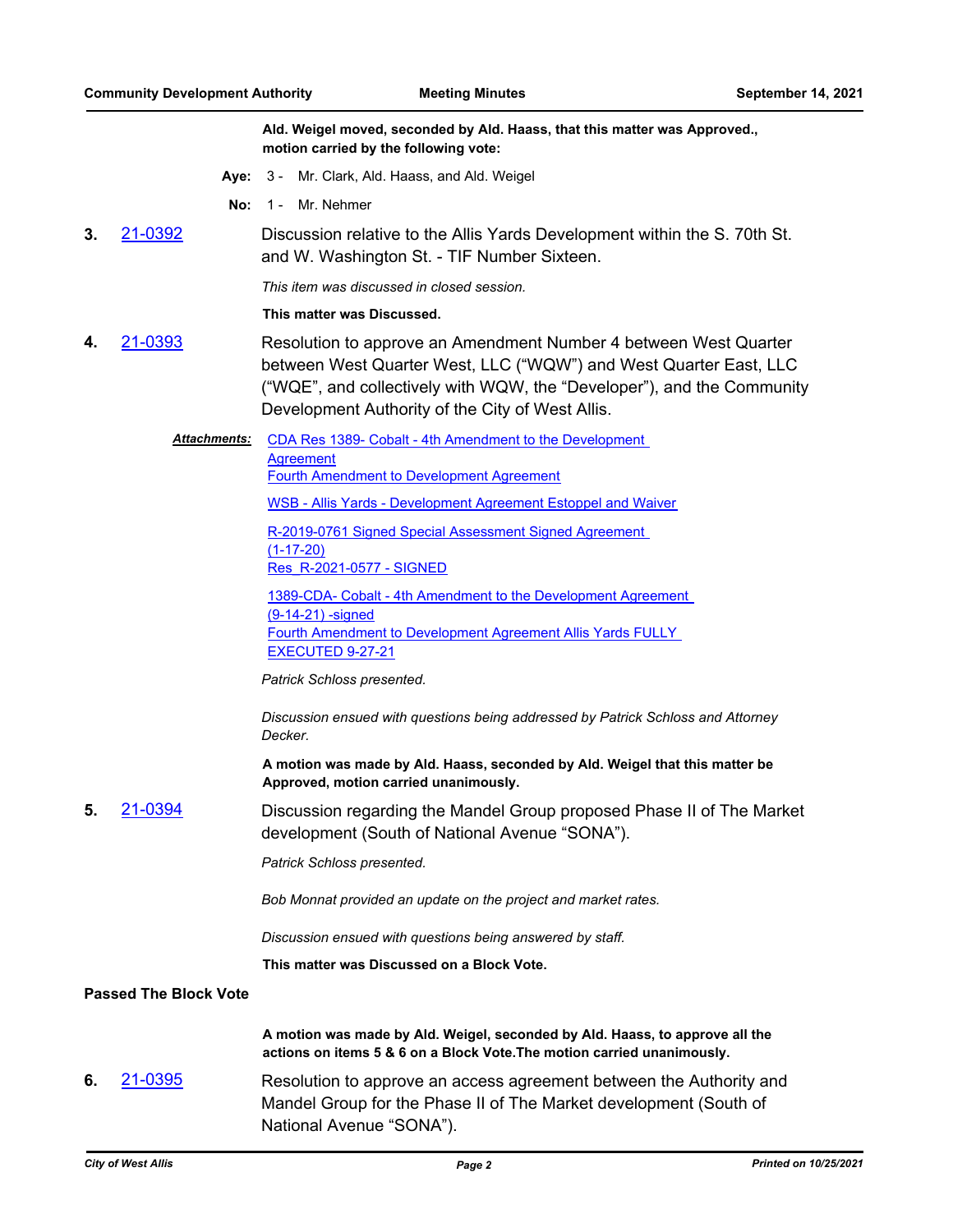|     | <b>Attachments:</b>          | CDA Res 1390- SONA - Mandel Phase II - Access Agreement                                                                                                                                                                                                                                |
|-----|------------------------------|----------------------------------------------------------------------------------------------------------------------------------------------------------------------------------------------------------------------------------------------------------------------------------------|
|     |                              | CDA Res 1390- SONA - Mandel Phase II - Access Agreement                                                                                                                                                                                                                                |
|     |                              | (9-14-21) - signed                                                                                                                                                                                                                                                                     |
|     |                              | This matter was Approved on a Block Vote.                                                                                                                                                                                                                                              |
|     | <b>Passed The Block Vote</b> |                                                                                                                                                                                                                                                                                        |
|     |                              | A motion was made to approve all the actions on items 5 & 6 on a Block Vote.<br>The motion carried by the following vote:                                                                                                                                                              |
|     | Aye:                         | 4 - Mr. Clark, Mr. Nehmer, Ald. Haass, and Ald. Weigel                                                                                                                                                                                                                                 |
|     | No:                          | 0                                                                                                                                                                                                                                                                                      |
| 7.  | 21-0396                      | Resolution to approve an extension to the Letter of Intent Agreement with<br>WITICO Development Corporation, for property located at 6771 W.<br>National Ave. and potentially portions of 67** W. Mitchell St. (Tax Key No.<br>453-0564-002 and portions of Tax Key No. 454-0251-001). |
|     | Attachments:                 | CDA Res 1391 - WITICO Dev Corp - Extension to the Letter of Intent<br><b>Agreement</b><br>Letter of Intent - Development Agreement                                                                                                                                                     |
|     |                              | <b>WITICO - Request for Extension to Letter of Intent Agreement</b>                                                                                                                                                                                                                    |
|     |                              | Letter of Intent - 6771 Exhibit F                                                                                                                                                                                                                                                      |
|     |                              | CDA Res 1391 -WITICO Dev Corp - Extension to the Letter of Intent<br>Agreement 9-14-21 - signed                                                                                                                                                                                        |
|     |                              | Patrick Schloss presented with additional details being provided by Shaun Mueller.                                                                                                                                                                                                     |
|     |                              | Discussion ensued with questions being answered by staff.                                                                                                                                                                                                                              |
|     |                              | A motion was made by Ald. Haass, seconded by Mr. Nehmer that this matter be<br>Approved, motion carried unanimously.                                                                                                                                                                   |
| 8.  | 21-0397                      | Discussion regarding development area around 65th and Greenfield<br>Avenue.                                                                                                                                                                                                            |
|     |                              | This matter was Discussed.                                                                                                                                                                                                                                                             |
| 9.  | 21-0398                      | Discussion regarding redevelopment of 92nd and Greenfield Avenue.                                                                                                                                                                                                                      |
|     |                              | This matter was Discussed.                                                                                                                                                                                                                                                             |
| 10. | 21-0399                      | Resolution to approve an amendment to a financial/real estate consulting<br>services contract with S.B. Friedman Development Advisors in an amount<br>not to exceed \$25,000.                                                                                                          |
|     | Attachments:                 | CDA Res 1392- Amended Contract - SB Friedman - Consulting<br><b>Services</b><br>SB Friedman - Scope of Services 8-11-21                                                                                                                                                                |
|     |                              | CDA Res 1392- Amended Contract - SB Friedman - Consulting<br><b>Services -signed</b>                                                                                                                                                                                                   |

*Patrick Schloss presented.*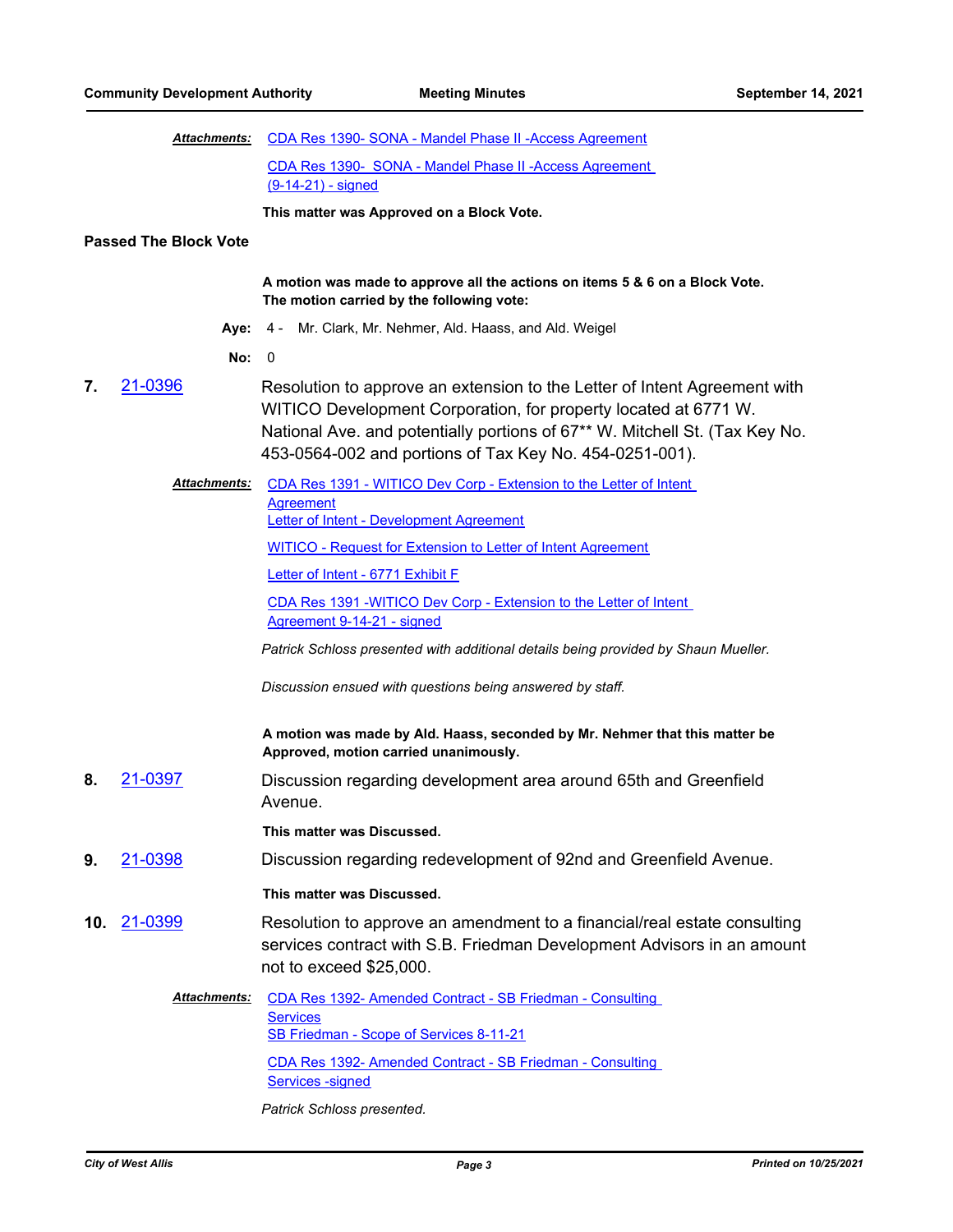*Discussion ensued with questions being answered by staff.*

**A motion was made by Ald. Weigel, seconded by Ald. Haass that this matter be Approved, motion carried unanimously.**

**11.** [21-0400](http://westalliswi.legistar.com/gateway.aspx?m=l&id=/matter.aspx?key=27533) Resolution to approve a National Avenue Commercial Corridor Code Compliance Forgivable Loan for the property at 8121 W. National Avenue – Flour Girl & Flame, LLC.

Attachments: [CDA Res 1393 - Nat'l Ave - Forgivable Loan - Flour Girl & Flame, LLC](http://westalliswi.legistar.com/gateway.aspx?M=F&ID=6986aa41-6d3e-4b97-93ab-59f4d93d2df7.pdf)

[Forgivable Loan Agreement - 8121 W National Ave](http://westalliswi.legistar.com/gateway.aspx?M=F&ID=5ef227ea-3404-4303-b5db-8412d3d3990d.pdf)

[CDA Res 1393 -Nat'l Ave - Forgivable Loan - Flour Girl & Flame, LLC](http://westalliswi.legistar.com/gateway.aspx?M=F&ID=069966be-1931-4c07-a0fa-2b342745b043.pdf)  (9-14-21) signed [Forgivable Loam Agreement - 8121 W National Ave \(10-22-21\) FULLY](http://westalliswi.legistar.com/gateway.aspx?M=F&ID=74e987b8-55ef-4140-8505-b5c72380dadc.pdf)  **EXECUTED** 

*Patrick Schloss presented with additional information being provided by Shaun Mueller.*

*Discussion ensued with questions being answered by staff.*

#### **A motion was made by Ald. Haass, seconded by Ald. Weigel that this matter be Approved, motion carried unanimously.**

- **12.** [21-0402](http://westalliswi.legistar.com/gateway.aspx?m=l&id=/matter.aspx?key=27535) Resolution to approve a National Avenue Commercial Corridor Code Compliance Forgivable Loan 9242 W. National Avenue – National Properties LLC.
	- Attachments: CDA Res 1394 Nat'l Ave Forgivable Loan 9242 W National Ave -National Properties, LLC [Forgivable Loan Agreement - 9242 W National Ave](http://westalliswi.legistar.com/gateway.aspx?M=F&ID=49aeb002-555f-4a09-a20a-0a7683fc88df.pdf)

CDA Res 1394 - Nat'l Ave Commercial Corridor Code Compliance [Forgiveable Loan - 9242 W National Ave - National Properties, LLC](http://westalliswi.legistar.com/gateway.aspx?M=F&ID=8cebe8ca-94d1-4e40-a97e-a84726389a23.pdf)  (9-14-21) signed [Forgivable Loan Agreement - 9242 W National Ave \(9-14-21\) Fully](http://westalliswi.legistar.com/gateway.aspx?M=F&ID=8eb45ecc-d9c2-42c9-85fa-974af044c933.pdf)  **Exectuted** 

*Shaun Mueller presented.*

*Discussion ensued with questions being answered by staff.*

*The Resolution was amended, per staff recommendation to an amount of \$8,500. A motion was made by Ald. Weigel and seconded by Ald. Haass, to amend the Resolution.*

**A motion was made by Ald. Haass, seconded by Ald. Weigel that this matter be Approved as Amended, motion carried unanimously.**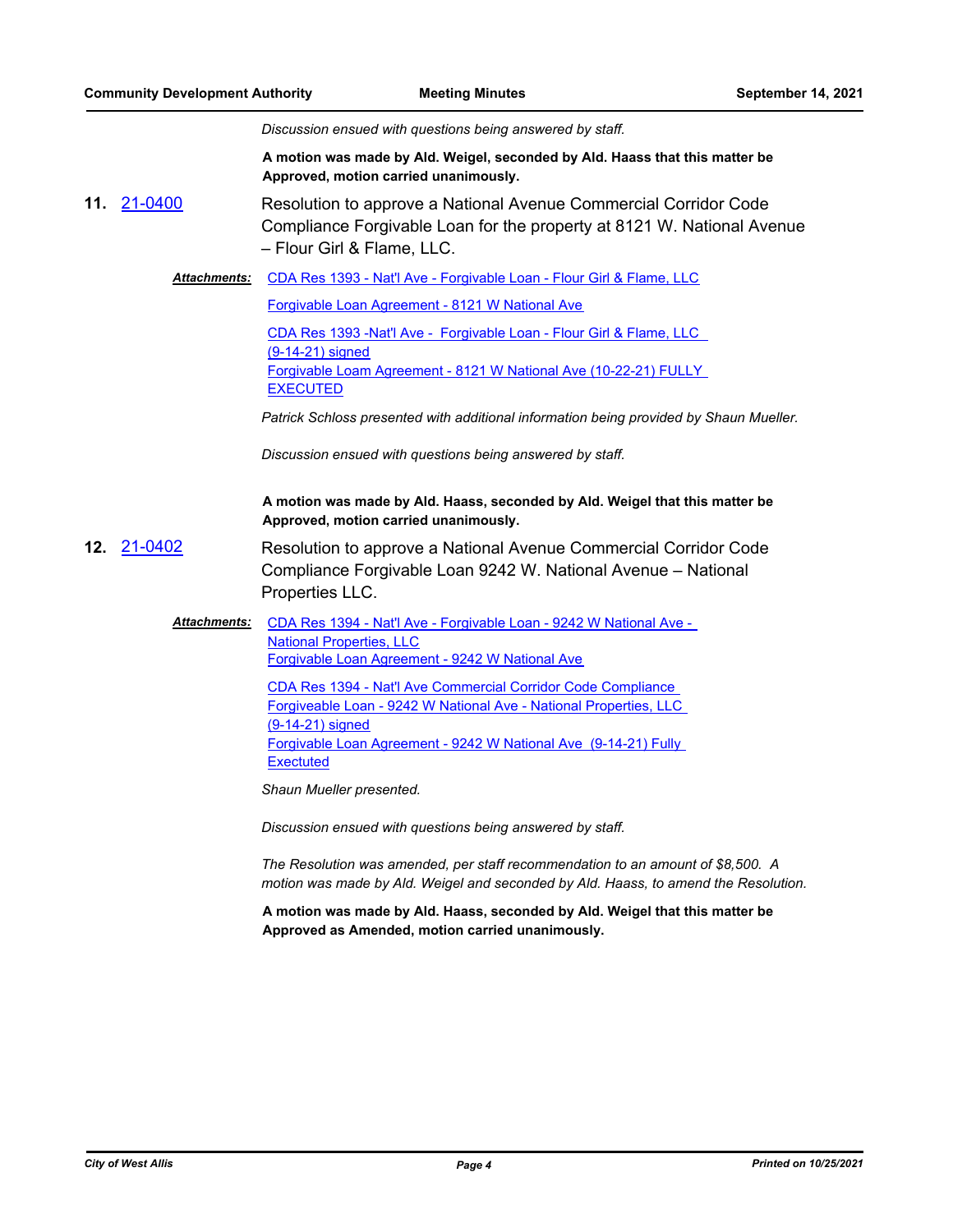- **13.** [21-0401](http://westalliswi.legistar.com/gateway.aspx?m=l&id=/matter.aspx?key=27534) Consideration relative to Report on Redevelopment Initiatives:
	- a. 84th & Greenfield/TIF Number Eleven

b. 68th & Mitchell (former Milwaukee Ductile Iron)/TIF Number Fourteen

c. The Market/TIF Number Fifteen

d. S. 70th St. & W. Washington St. Corporate Office Corridor Plan/TIF Number Sixteen

e. S. 102 St. and W. Lincoln Ave. – West Lincoln Corridor /TIF Number Seventeen

- f. Hwy. 100 Corridor
- g. Beloit Road Senior Housing Complex
- h. W. National Ave. Corridor
- i. 6610 W. Greenfield Ave.
- j. Motor Castings Site 1323 S. 65 St.
- l. 116th & Morgan Ave.

#### **This matter was Discussed.**

*At 7:27 p.m., a motion was made by Ald Haass, seconded by Ald. Weigel to go into closed session to discuss items, 3,4,5,7,8 and 9 on the agenda.*

*Following the discussion of these items in closed session, the committee reconvened in open session at 8:30 p.m.*

#### **E. ADJOURNMENT**

*There being no further business to come before the Authority a motion was made by Ald. Haas, seconded by Ald. Weigel to adjourn at 8:32 p.m.*